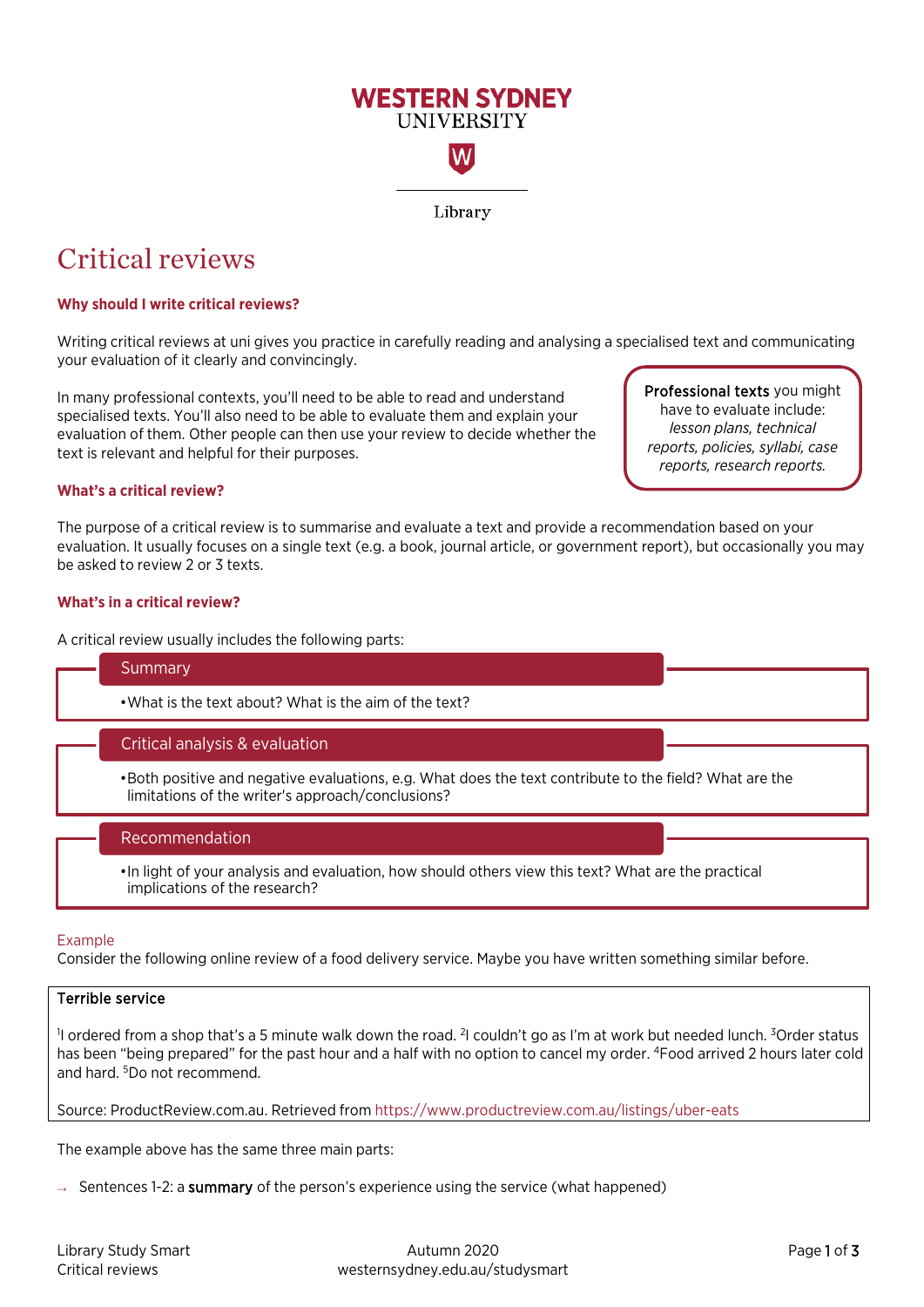- $\rightarrow$  Sentences 3-4: an **evaluation** of the service (negative, implied when the writer complains about not being able to cancel the order and the food arriving late and cold)
- $\rightarrow$  Sentence 5: a recommendation based on the evaluation

When you write a critical review at uni, you structure these three main parts of a critical review as an essay (see table below). You make an argument about the text you are reviewing, e.g. its main contribution or its value for understanding a topic. You use reasoning to show that your argument is worth believing.

Tip: For more detailed information about structure, see th[e Essay structure](https://westernsydney.edu.au/__data/assets/pdf_file/0016/1082500/Essay_Structure.pdf) guide.

Your reasoning could include evidence, explanations, or examples. The evidence you use should include:

- $\rightarrow$  evidence from the text itself (e.g. what the writer said or how they conducted their research)
- $\rightarrow$  evidence from other texts (e.g. other ways of doing that kind of research, other writers' critiques of the text you reviewed).

You structure your argument and reasoning in a particular way. The table below shows a typical structure (middle column) and an example (right hand column). Elements of a critical review (especially the evaluation/critical analysis points) may vary depending on the purpose of the review and the texts that are being reviewed.

|                     | <b>Typical structure</b>                           | <b>Example</b>                                                                          |
|---------------------|----------------------------------------------------|-----------------------------------------------------------------------------------------|
|                     |                                                    | Task: Find and critically review two studies<br>about attitudes to bilingualism.        |
| <b>Introduction</b> | General statement about the topic                  | General statement about bilingualism and<br>attitudes to bilingualism                   |
|                     | Introduction to the text(s)                        | Introduction to two studies focusing on<br>bilingualism in Tunisia and Cyprus           |
|                     | Outline of the points of analysis you will<br>make | Outline of main points of analysis                                                      |
| <b>Body</b>         | <b>Summary</b> of the text(s)                      | Summary of the two articles                                                             |
|                     | Evaluation/Critical analysis point 1               | Critical analysis point 1: comparison of aims<br>and hypotheses of the two studies      |
|                     | Evaluation/Critical analysis point 2               | Critical analysis point 2: comparison of<br>methods and participants of the two studies |
|                     | Evaluation/Critical analysis point 3               | Critical analysis point 3: comparison of                                                |
|                     | [More points as needed]                            | results of the two studies                                                              |
| Conclusion          | Summary of analysis and evaluation                 | Summary of analysis and evaluation                                                      |
|                     | Recommendations                                    | Recommendations for further studies into                                                |
|                     |                                                    | attitudes towards bilingualism in Tunisia and                                           |
|                     |                                                    | Cyprus                                                                                  |
| Reference list      | References                                         | References                                                                              |

## **Activity**

- 1. Look at your critical review task/question and rewrite it in your own words. Do you understand what it is asking you? If not, check with your tutor, post a question on the Discussion Board in vUWS, or talk to a [Study Smart Officer.](https://westernsydney.edu.au/studysmart/home/expert_help/officers)
- 2. Summarise the text(s) in 1-2 sentences (use th[e Summarising guide](https://westernsydney.edu.au/__data/assets/pdf_file/0020/1082801/Summarising.pdf) to assist you). This will be the basis of your summary.
- 3. What three main points of critical analysis (including evidence, explanations, or examples) could you discuss in your critical review?
	- 1. 2.
	- 3.